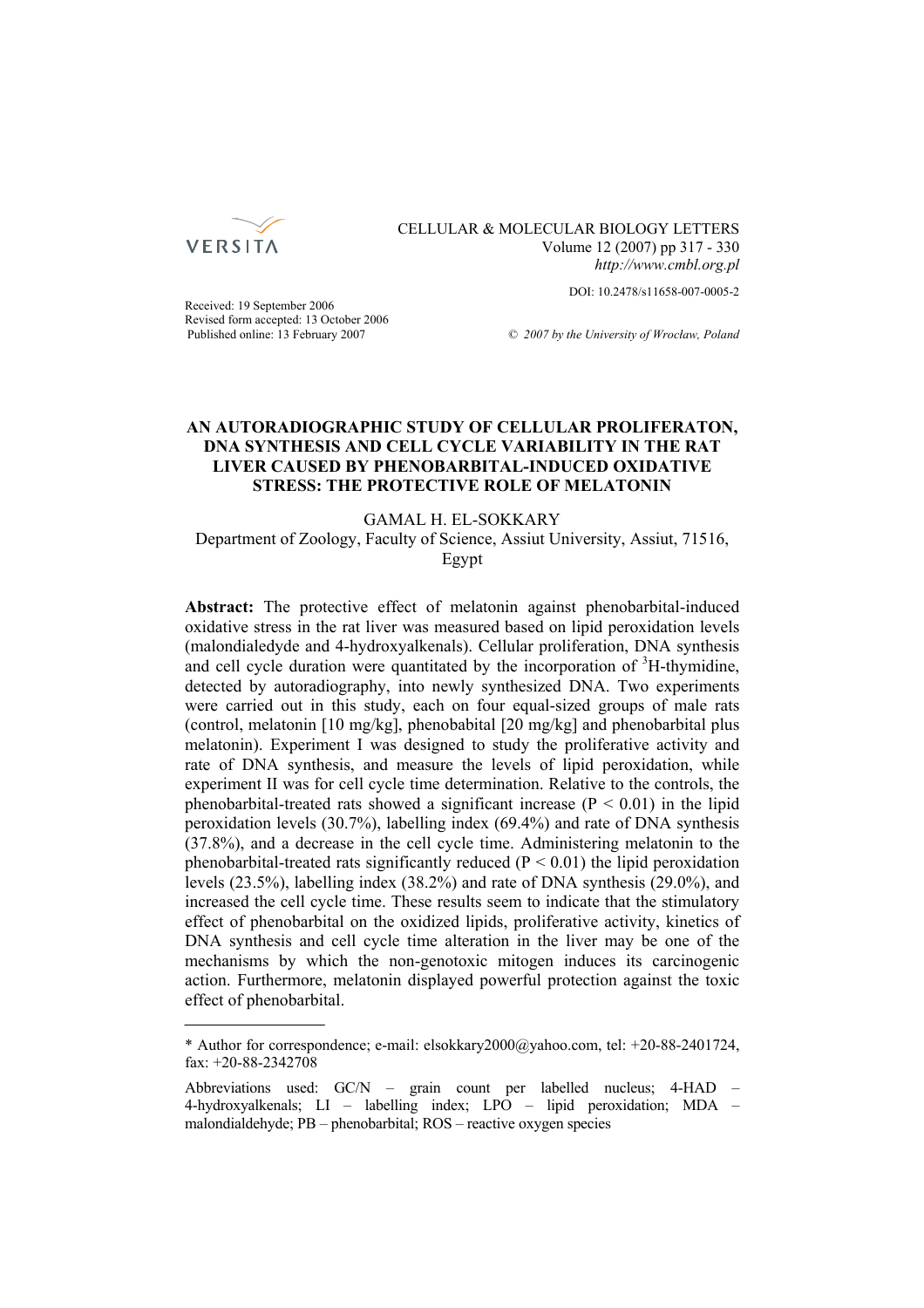**Key words:** Phenobarbital, Melatonin, Lipid peroxidation, Cell proliferation, DNA synthesis, Cell cycle

### **INTRODUCTION**

Phenobarbital (PB) is a non-genotoxic barbiturate, used for many years as a liver tumor promoter in rodents [1] and an anti-epilepsy drug in humans [2]. The biochemical effects of PB are exceedingly pleotropic, being both context-and strain-dependent. *In vivo*, PB-mediated events do not occur uniformly throughout the liver, but are mainly restricted to the pericentral region of the liver lobules [3] and transient hyperplasia [4]. A typical response of hepatocytes to tumor promoters *in vivo* is an increase in S-phase DNA synthesis [3, 5]. Pericentral hypertrophy is maintained throughout the exposure period to PB. By contrast, DNA synthesis is transient, peaking after 3 days and returning to basal levels after one week [6].

Not surprisingly, chemicals that can induce gene mutations or gross chromosomal aberrations through direct interaction with the DNA commonly exhibit carcinogenic activity [7]. Mitogenic, non-genotoxic carcinogens induce tumors in rodents without interacting directly with the DNA. These agents are capable of inducing hyperplastic cell proliferation in the absence of necrosis [8], and have also been shown to inhibit apoptotic cell death [9]. Genetic alterations are believed to be induced by oxidative stress and by spontaneous errors in DNA replication and repair during continual cell replication [8, 10].

Cell proliferation is one of many essential factors involved in non-genotoxic carcinogenesis [11]. There are 2 groups of chemicals that induce liver cell proliferation: with one, cell loss precedes cell proliferation, while with the other; there is no cell loss prior to hyperplasia [12]. The former group consists of a variety of necrogenic agents, including carbon tetrachloride and chloroform. The latter group consists of chemicals capable of inducing direct hyperplasia in the liver, and includes cyproterone acetate (CPA), nafenopin (NAF), phenobarbital (PB) and .-hexachlorocyclohexane (.-HCH). These agents, often called mitogens, overcome operating growth-controlling mechanisms. Liver mitogens, such as CPA, PB, NAF and .-HCH, inhibit apoptosis [13]. This disruption of the balance between cell proliferation and apoptosis may contribute to the mechanism of hepatocarcinogenesis, promoting tumors [9, 14].

PB has been observed to enhance the formation of reactive oxygen species (ROS) in neoplastic rat liver nodules [15, 16]. There is substantial evidence for the role of ROS in many of the effects of PB [17, 18], possibly via the uncoupling of cytochrome P450 [19]. Previous studies [20, 21] have shown the involvement of ROS in many models of tumor promotion, which may in part be mediated by an influence on kinases in the signal transduction pathways triggered by epidermal growth factor [22, 23].

Previous findings suggest that melatonin, both at physiological and pharmacological levels [24, 25], functions as an antioxidant and reduces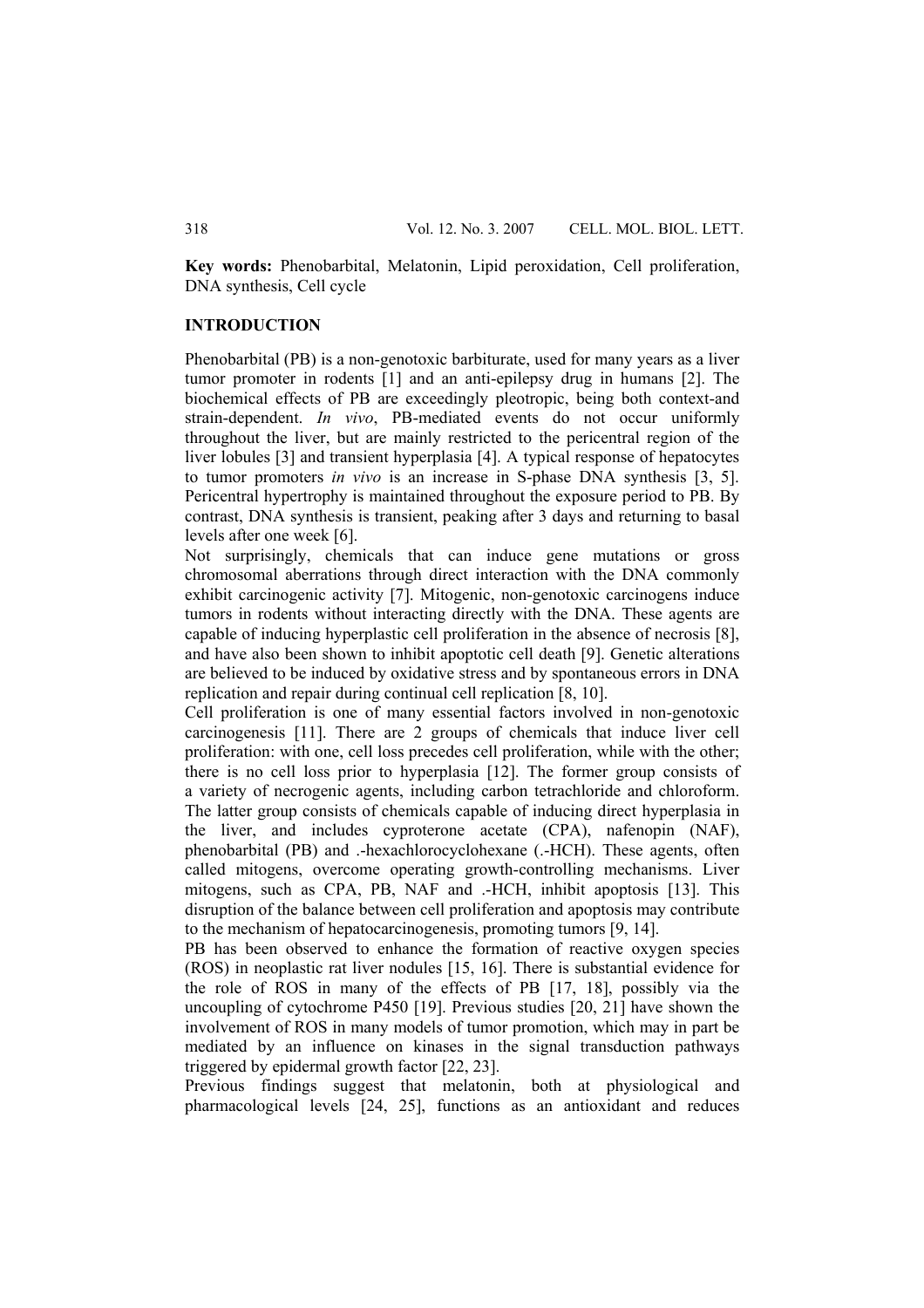oxidative damage *in vivo*. Melatonin has been tested for its efficacy in reducing biomolecular damage in a large range of experimental conditions where free radicals are believed to be involved [26-31]. The beneficial effects of melatonin likely relate to its direct detoxification of free radicals, its indirect antioxidative actions, and its ability to preserve an efficient oxygen metabolism in the mitochondria, and possibly to other activities. These processes are facilitated by the ability of the indoleamine to be readily absorbed and to cross all morphophysiological borders and enter all parts of all cells.

This study was designed to investigate whether this non-genotoxic chemical exerts its carcinogenic effect in part by oxidative stress-induced lipid peroxidation, cellular proliferation, DNA synthesis and/or cell cycle time alteration, and whether melatonin has any protective role against its action. Autoradiography was used for the quantitative determination of the proliferative activity, rate of DNA synthesis and cell cycle time.

### **MATERIAL AND METHODS**

#### **Animals**

One hundred seventy two adult male Sprague-Dawley rats (average weight about 150 g) were purchased from the Assiut University Joint Animal Breeding for use in this study. All the rats were kept under the same laboratory conditions of temperature ( $22 \pm 2$ °C) and light (12:12 light:dark cycle) and were given free access to standard laboratory chow and tap water. The appropriate animal care committee of Assiut University approved the protocol of the experiment.

## **Chemicals**

Sodium Phenobarbital was purchased from Aldrich Chemical, Inc. (Milwaukee, WI) and melatonin was donated by Helsinn Chemicals SA (Biasca, Switzerland). Tritiated thymidine, ([<sup>3</sup>H]TdR, specific activity 6.7 Ci/mmol) was purchased from New England Nuclear (Boston, MA). Kodak NTB2 emulsion, Kodak D-19 developer and Kodak fixer were purchased from Eastman Kodak (Rochester, NY). An LPO-586 kit was purchased from Cayman Chemical (Ann Arbor, MI). All the other chemicals were of the highest quality available. Melatonin was dissolved in a small amount of ethanol before being diluted with saline solution. The final concentration of ethanol in the melatonin solution was < 1%. PB was dissolved in distilled water.

### **Experimental design**

#### *Experiment I*

This experiment was designed to study proliferative activity and the rate of DNA synthesis and measure the levels of lipid peroxidation. The animals were divided into 4 groups of 7 rats each. The first group served as a control and was subcutaneously given the vehicle alone (0.9% NaCl solution containing 0.5% ethanol). The second group was subcutaneously given melatonin (10 mg/kg).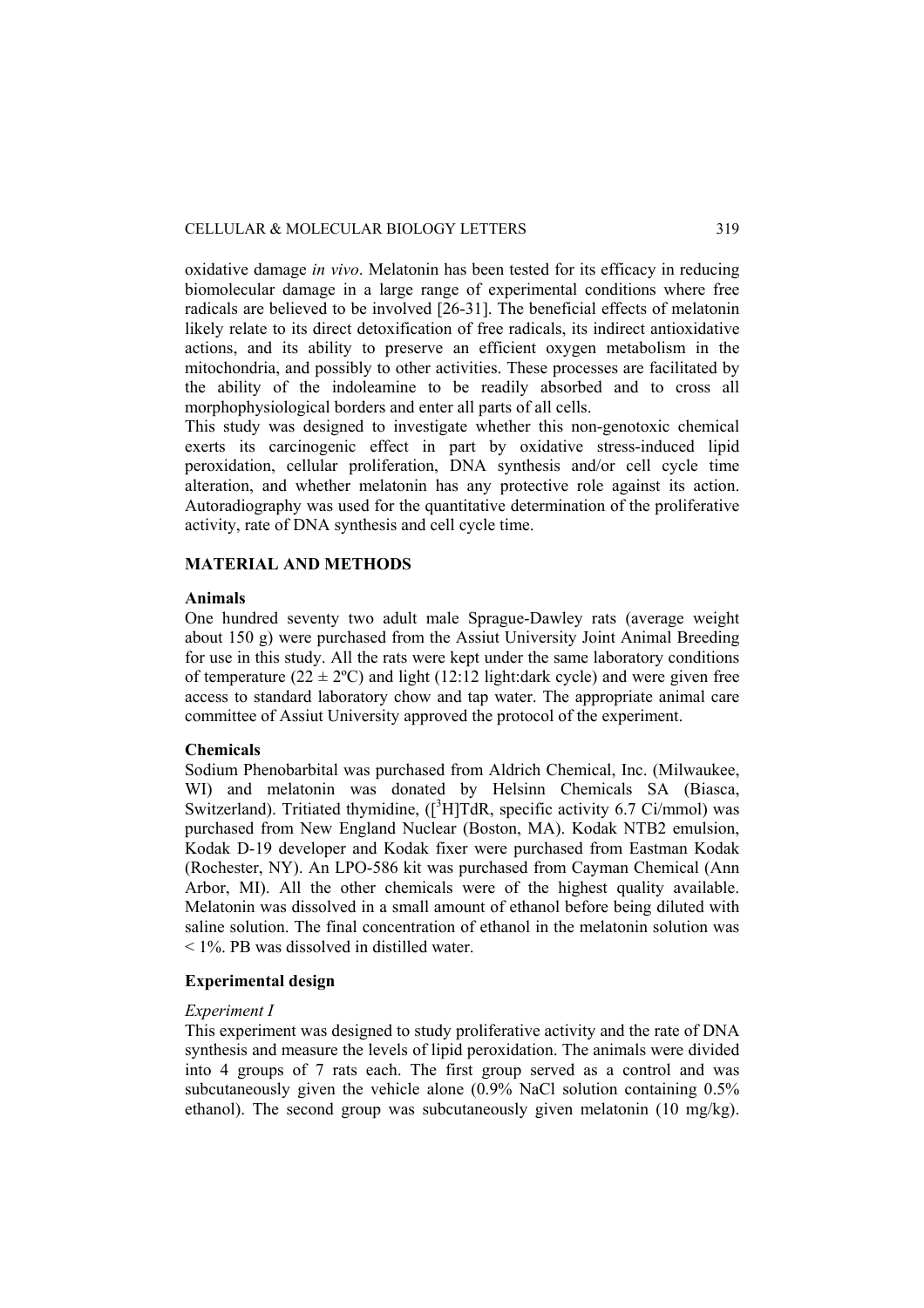The third group was subcutaneously given PB (20 mg/kg). The fourth group was given a similar dose of PB, injected 30 minutes after a subcutaneous injection of melatonin (10 mg/kg). The administrations were repeated daily for 21 days 2 hours before lights out.

### *Experiment II*

This experiment was designed to study the cell cycle durations. A total of 144 rats were used in this experiment. The animals were divided into 4 groups of 48 rats each, and treated as in experiment I. To obtain the percentage of labeled mitosis and the cell cycle durations, 3 rats from each group were killed at intervals of 6 h over a 72 h period (6, 12, 18, 24, 30, 36, 42, 48, 54, 60, 66 and 72 h).

## **Autoradiographic studies of the cell cycle phases**

The durations of the cell cycle phases were calculated according to Sadava [33]. Twenty four hours after the last treatments, the remaining rats in all the groups were given a subcutaneous injection of  $1 \mu Ci/gm$  b.w tritiated thymidine  $(3H$ -methyl thymidine). The animals were killed 2 h after the injection of the radioactive precursor for the estimation of the proliferative activity and the rate of DNA synthesis and at intervals for calculation of the cell cycle durations. Portions from the liver were fixed in 10% neutral buffered formalin and 5-µm thick paraffin sections were prepared. The deparaffinized sections were dipped in Kodak NTB2 emulsion (diluted 1:1 with distilled water) and kept for 18 days in the dark at 4ºC. Thereafter, they were developed in Kodak D-19 developer for 3 min and fixed in Kodak fixer for 5 min at 15ºC. All the developed autoradiographs were stained with Harris's haematoxylin and eosin. A cell was scored as being labelled when it showed 5 or more grains over its nucleus.

# **Quantitation of autoradiographs**

A total of 10,000 hepatocytes were counted in the liver parenchyma. The  $3H$ -labelling index (LI) was expressed as the percentage of hepatocytes that were labelled. The grain count per labelled nucleus (GC/N) was evaluated by dividing the total number of silver grains over the labelled nuclei by the total number of labelled cells. The LI and GC/N respectively represent the kinetics of proliferation and the rate of DNA synthesis [32].

### **Measurement of lipid peroxidation**

Malondialdehyde (MDA) and 4-hydroxyalkenal (4-HDA) concentrations are considered to be an index of the lipid peroxidation. The colorimetric kit mentioned above was used to determine the levels of oxidized lipids. Just prior to the assay, liver samples were homogenized in ice-cold 50 mM Tris buffer (pH 7.4, 10% w/v) using an ultra-Turrax T25b homogenizer. Supernatants were prepared by centrifugation at 10,000 g for 10 min; these were used to measure the MDA and 4-HDA levels. Protein levels were measured using bovine albumin as the standard.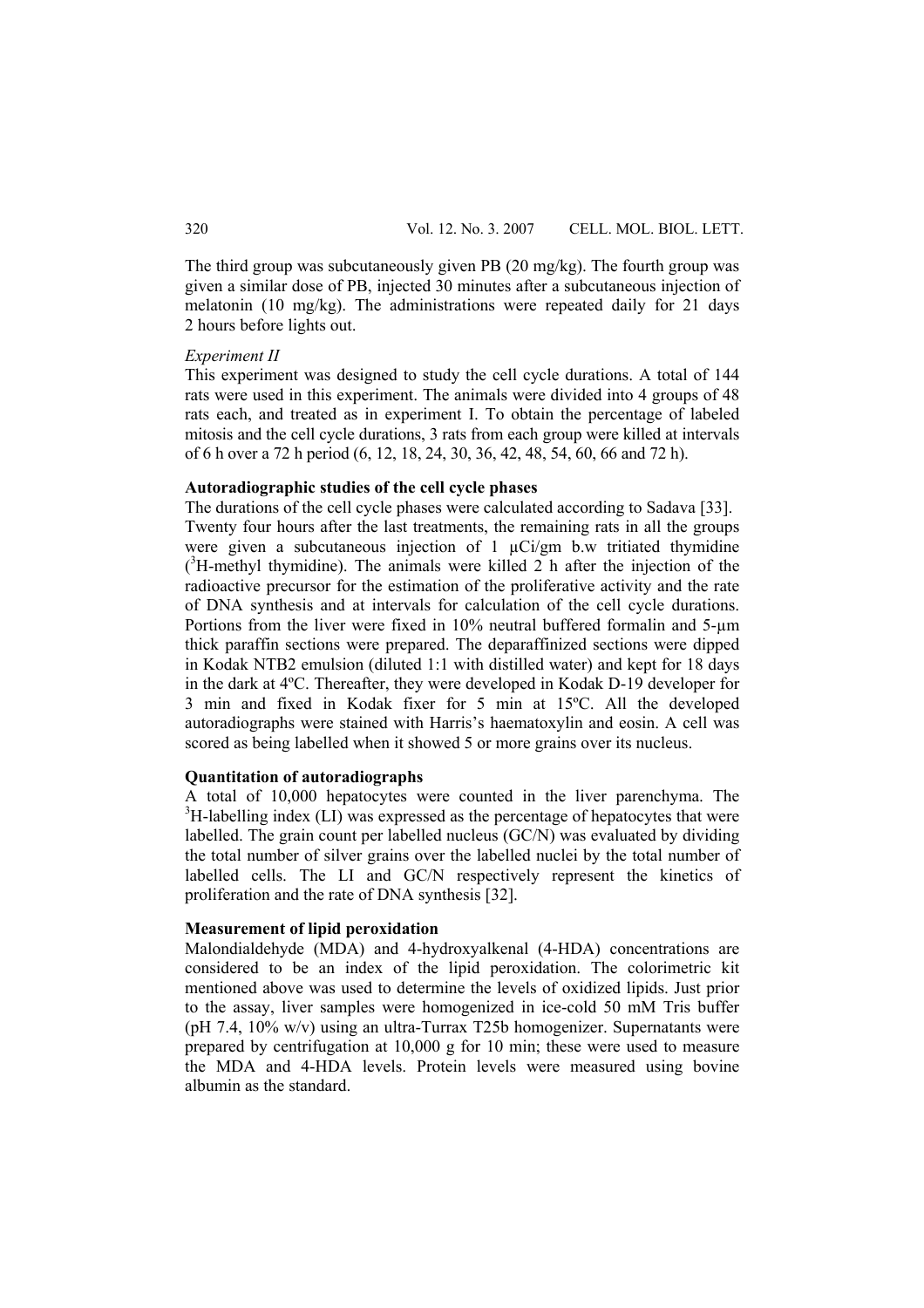#### **Statistical analysis**

The data is presented as the arithmetic means  $\pm$  SEM. Statistical analyses were performed using an analysis of variance (ANOVA) followed by the Student-Newman-Keuls t-test.  $P < 0.05$  was considered significant. The percentage inhibition or stimulation was calculated from the mean values of the oxidized lipid levels, labelling index and grain count.

## **RESULTS**

The level of lipid peroxidation (LPO) in the liver homogenates of rats that received vehicle injection alone (control) was  $0.62 \pm 0.01$  (Fig. 1). Melatonin by itself did not change the basal level of LPO, yielding  $0.61 \pm 0.01$ . In PB-treated rats, the level of liver LPO was increased to  $0.90 \pm 0.03$ . This increase was greater than 31% and statistically significant ( $P < 0.01$ ) relative to the values for the control animals. In the PB plus melatonin group, the level of LPO was reduced to  $0.69 \pm 0.01$ . This reduction was 24% and statistically significant  $(P < 0.01)$  relative to the values for the PB-treated animals. Thus, the administration of melatonin in combination with PB significantly inhibited the lipid damage caused by PB.



Fig. 1. Changes in the levels of lipid peroxidation products (malondialdehyde [MDA] and 4-hydroxyalkenals [4-HDA]) in the liver homogenates of the control and variously treated groups of rats. Groups with different letters differ significantly, while those with the same letters do not differ significantly. The values are the means  $\pm$  SEMs.

The distribution of labelled hepatocytes and the number of grains over the labelled nuclei in the livers of the control, melatonin, PB and PB plus melatonin animals are shown in Fig. 2. The quantitative results are presented in Fig. 3. These results revealed a significant increase  $(P < 0.01)$  in the mean values of the labelling indices and the density of grains over the labelled nuclei in PB-treated rats relative to those for the controls. The increase was respectively 69% and 38% in the labelling index and grain count. In rats which received PB plus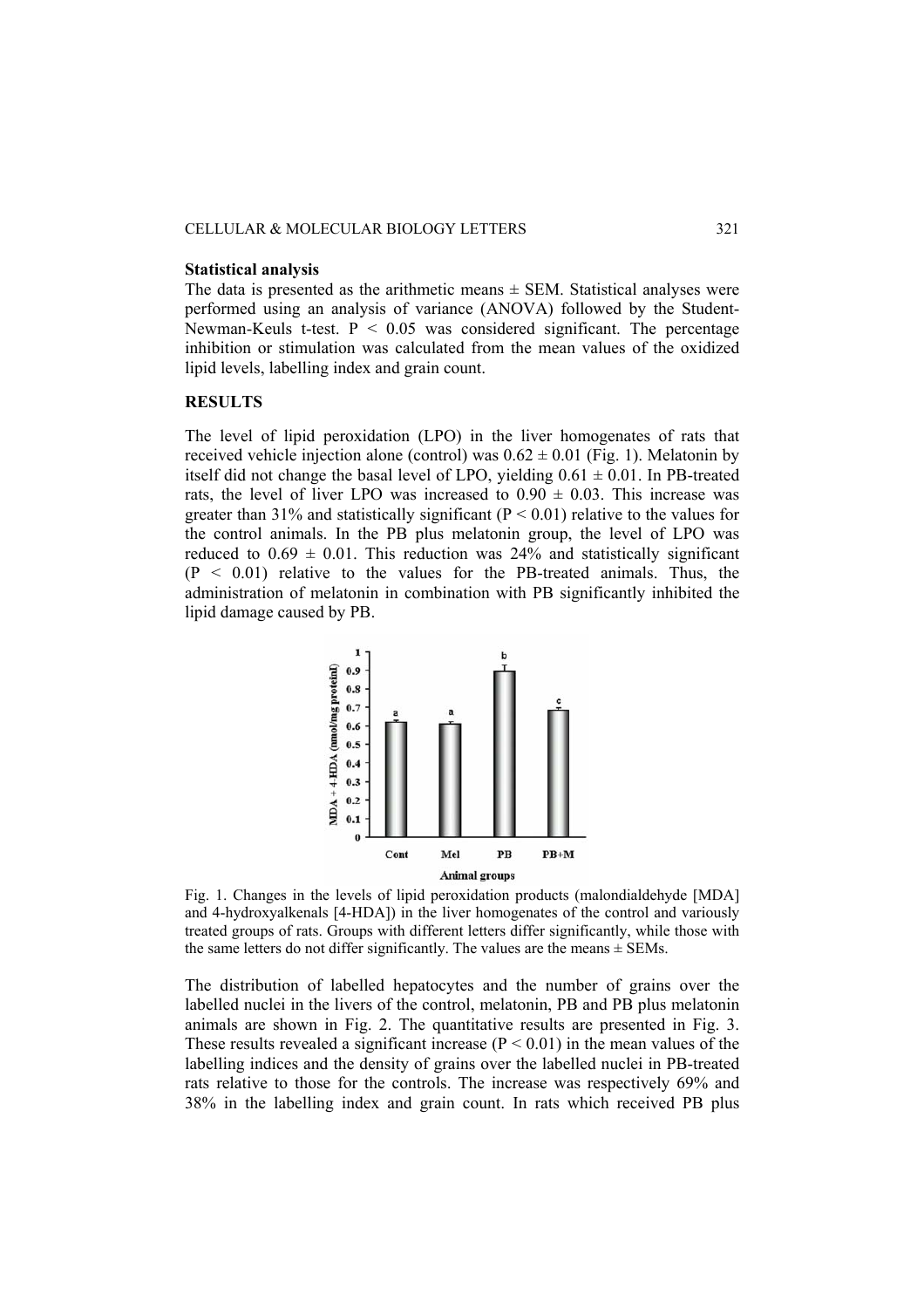melatonin, the number of labelled hepatocytes and the density of grains over the labelled nuclei were decreased relative to those for the PB-treated rats. Statistically, the reduction was significant  $(P < 0.01)$  by 38% and 29%, respectively. Again, melatonin by itself did not change the proliferative activity or the rate of DNA synthesis when compared to the control animals.



Fig. 2. Sections of rat livers showing the distribution of labelled cells (arrows) and the density of grains over the labelled nuclei. A – Control group. B – Melatonin group. C – Phenobarbital-treated group and D – Phenobarbital+melatonin group. H&E (x 1000).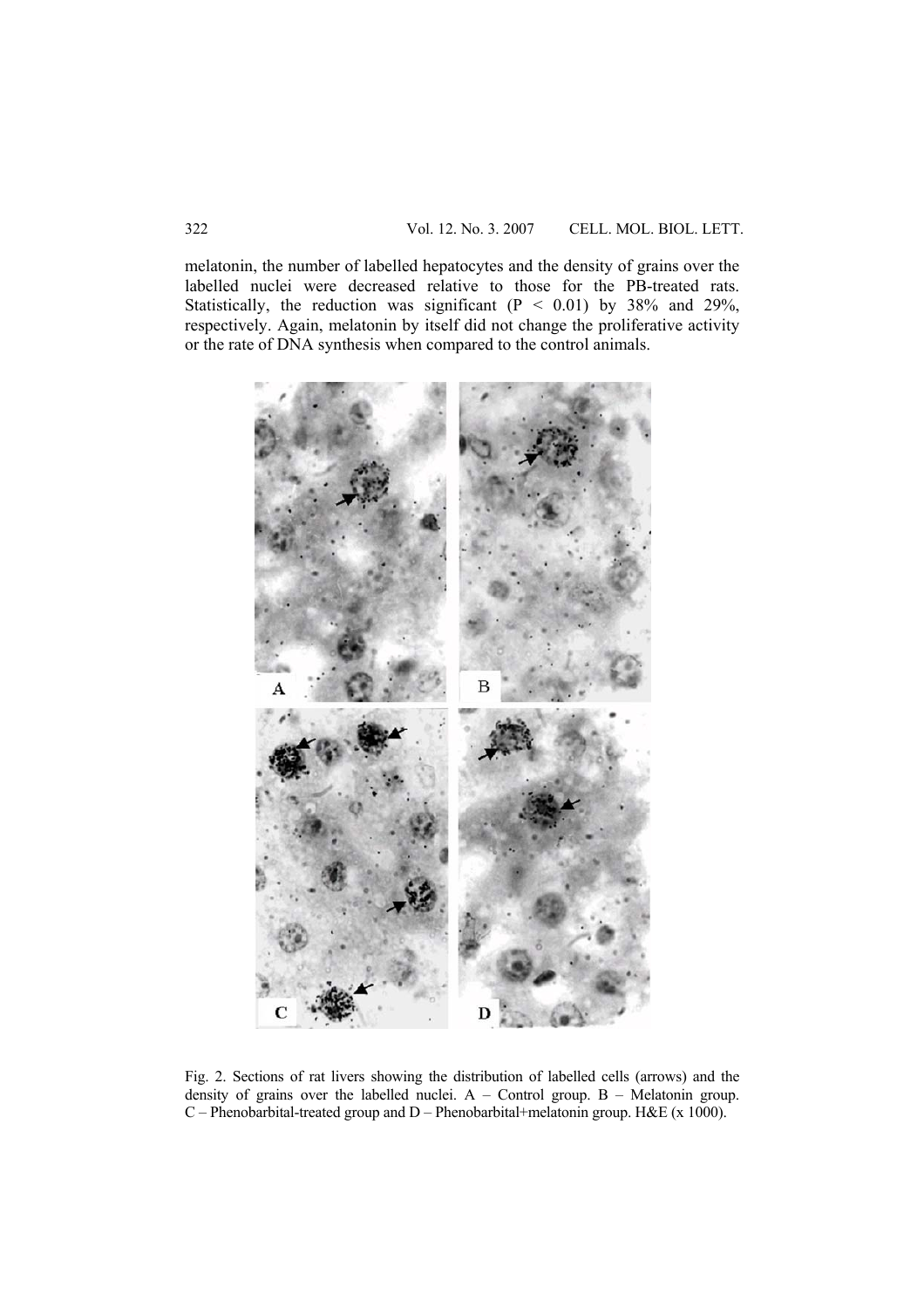

Fig. 3. Mean <sup>3</sup>H-labelling indices and grain counts per labeled nucleus in the hepatocytes of the control and variously treated groups of rats. Groups with different letters differ significantly; those with the same letters do not differ significantly. The values are the  $means \pm$  SEMs.



Fig. 4. Curves of the percentages of labeled mitoses obtained from the liver parenchyma (hepatocytes) of the control and variously treated groups of rats.

Tab. 1. Cell cycle phases and their durations in the liver parenchyma (hepatocytes) of control, phenobarbital and phenobarbital+melatonin-treated rats.

| Treatments<br>Phases | Control | Phenobarbital | Phenobarbital $+$ Mel |
|----------------------|---------|---------------|-----------------------|
|                      | 48 h    | 30 h          | 42 h                  |
| $G_2+M$              | 3.5h    | 3.5h          | 3.5h                  |
|                      | 15 h    | 9 h           | 12 h                  |
|                      | 30 h    | 18 h          | 21 h                  |

 $C =$  cell cycle time;  $G2 = G2$ -phase time (post-DNA duplication); S = S-phase time (DNA synthesis).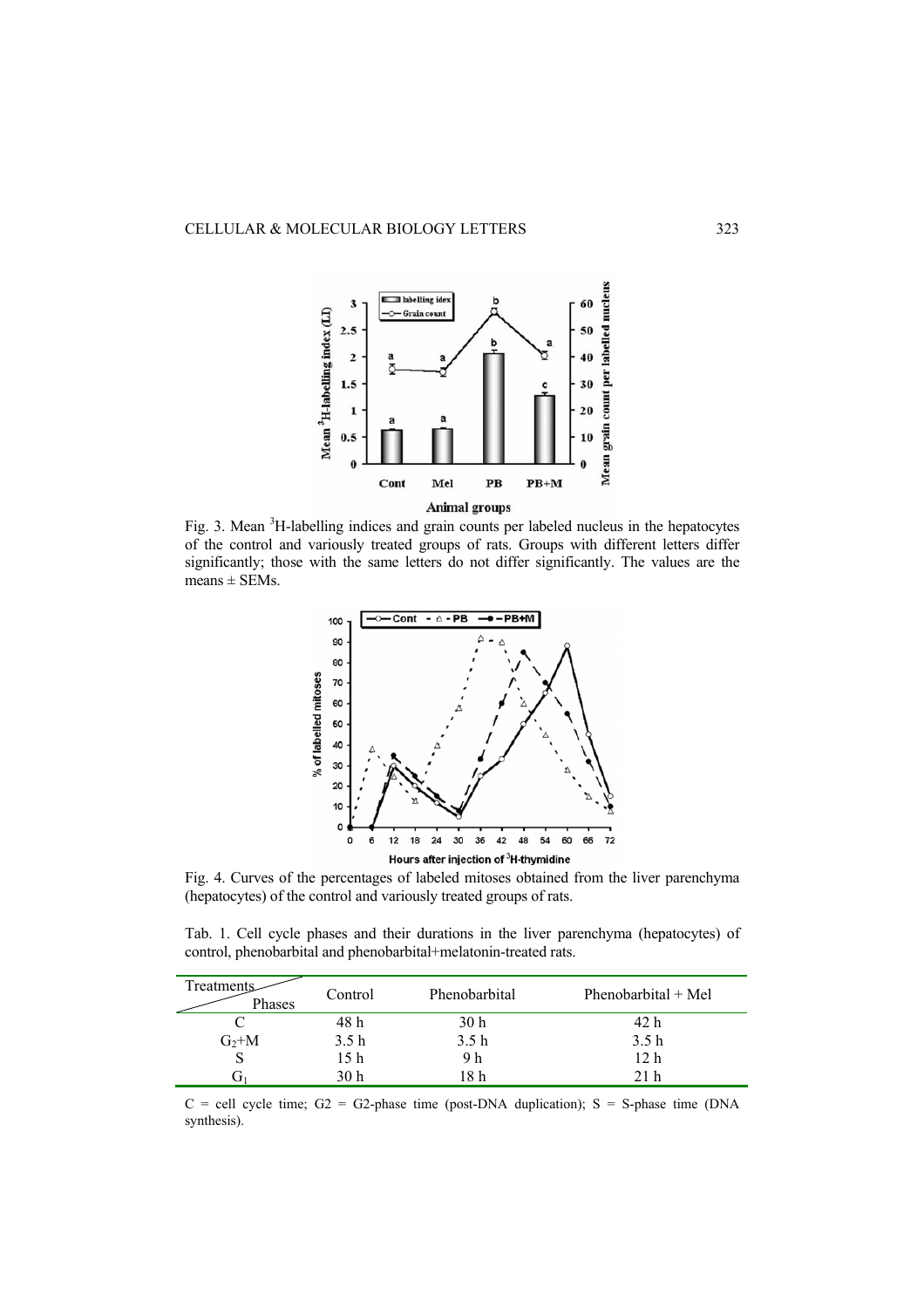The curves for the percentage of labelled mitoses and the duration of the cell cycle obtained from the hepatocytes of the control, PB and PB plus melatonintrated animals are shown in Fig. 4 and Tab. 1. The duration of the cell cycle in the hepatocytes of PB-treated animals was shorter than for the controls. Melatonin administration prolonged the cell cycle duration relative to that for the PB-treated rats. The melatonin group was not included in the cell cycle time calculations because there were no differences between the control and melatonin groups, as indicated in the previous parameters.

## **DISCUSSION**

In response to PB, rodents display multiple changes that might contribute to the transient increase in hepatocellular proliferation, which, if not attenuated as occurs in normal hepatocytes, may contribute to tumor promotion. The multiplicity of changes make it difficult to delineate the critical initial interactions of PB in hepatocytes responsible for this response. It was previously shown that PB can enhance epidermal growth factor-induced S phase DNA synthesis in primary cultures of rat hepatocytes [34].

In this study, the levels of lipid peroxidation end products (MDA and 4-HDA) were significantly elevated by PB administration. Various studies have shown that reactive oxygen species have a role in the effects of PB [17, 25]. Imaoka *et al.* [16] found that PB induced lipid peroxidation via the production of hydroxyl radicals. Bock *et al.* [36] reported that PB is a strong inducer of cytochrome P450. The induction of the microsomal mixed function oxidase system including P450 and the subsequent increased production of oxygen intermediates may play a role in the toxicity associated with inducing agents. The increased lipid peroxidation levels after PB administration may play a role in the carcinogenic promotion of this reagent.

The results of this study revealed a significant increase in the proliferative activity and the rate of DNA synthesis in the liver parenchyma (hepatocytes) after PB administration. There was also a remarkable shortening of the cell cycle in the hepatocytes of PB-treated animals. In agreement with this result, Murkofsky *et al.* [37] reported that PB treatment induced cell proliferation in the rat liver. A study by Kinoshita *et al.* [38] revealed correlative changes in oxidative stress, proliferation, apoptosis, and DNA damage and repair, which occur in the rat liver during continuous PB exposure. Kaufmann *et al.* examined the proliferative effects of PB *in vitro* using cultures of putative initiated hepatocytes [39]. They stated that when PB was present in the cultures, the hepatocytes exhibited a labelling index of about 50% by the third day, and this level of labelling was preserved for up to 2 weeks. By contrast, very few hepatocytes were found to synthesize DNA in the absence of PB.

Arora *et al.* [40] found that oval cell proliferation and cholangiocellular lesions were produced in PB-treated rats. Weghorst and Klaung [41] reported that male mice exposed to PB exhibited an increased level of DNA synthesis in normal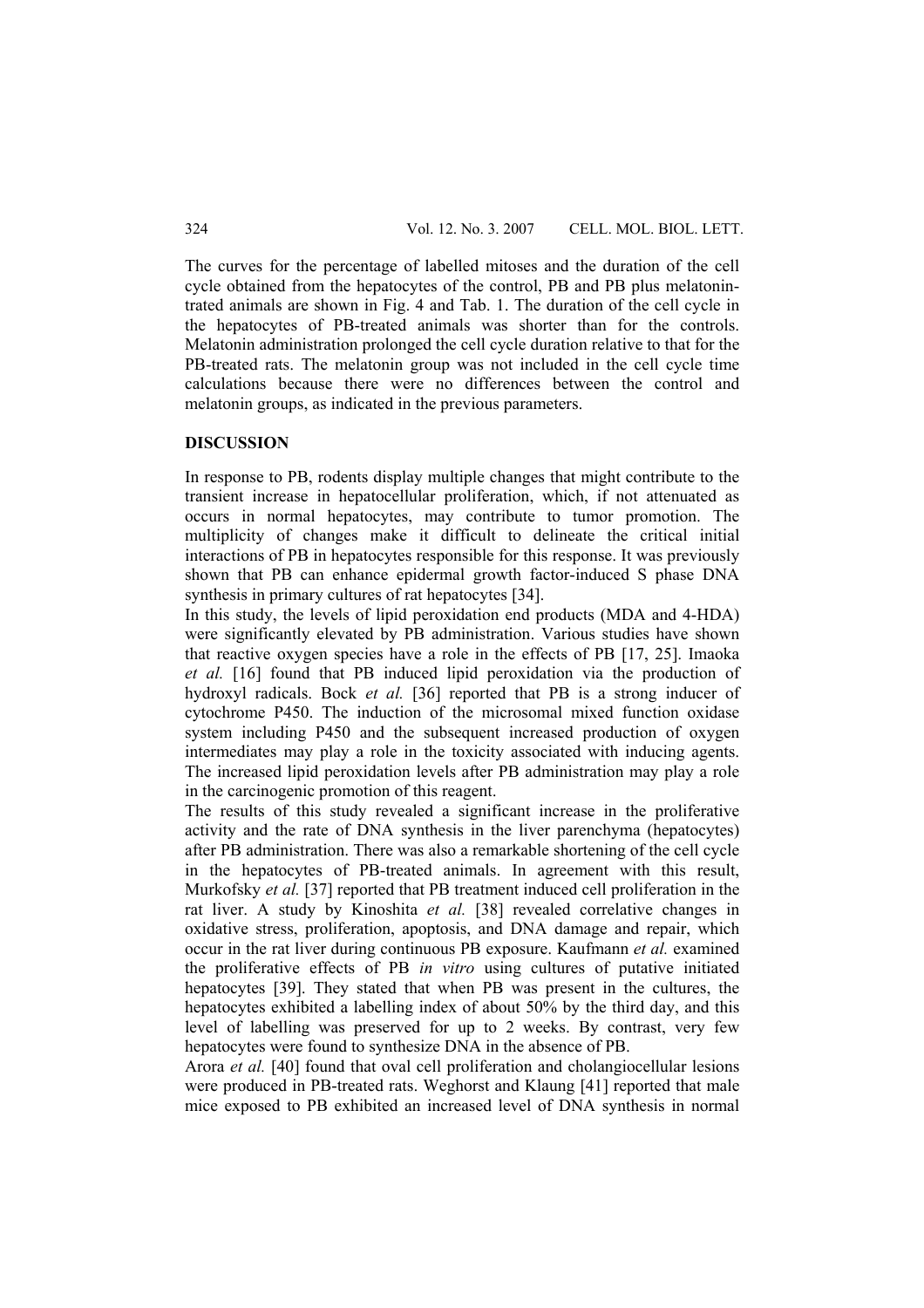hepatocytes but not in preneoplastic foci. Female mice administered with PB demonstrated significant increases in the levels of DNA synthesis in both preneoplastic and normal hepatocytes relative to non-PB treated females and PB-treated males. Debiec-Rychter and Wang [42] reported that PB stimulated DNA synthesis and increased the labelling index, but did not induce hyperplasia in urothelial cells.

In reference to the hypothesis that carcinogenesis or tumor promotion by xenobiotics may result at least in part from the increased cell turnover elicited by the chronic cytotoxicity of these chemicals, some authors suggested that PB induced cellular proliferation and DNA synthesis by increased cell turnover [41-43]. They reported that the increased cell turnover may be histopathological evidence of increased mitotic figures, regenerative hyperplasia and increased labelling indices with tritiated thymidine autoradiography.

Many mitogenic, non-genotoxic chemicals may exert their carcinogenic effect in part by altering cell-cycle checkpoints [44]. Cell-cycle checkpoints function to maintain genomic integrity [45]. They act as surveillance systems capable of recognizing genetic alterations or situations that may lead to genetic damage. They are capable of inducing signals that allow the cell to respond appropriately to DNA damage. If this checkpoint function is lost, DNA repair systems may not have time to remove potentially mutagenic or clastogenic DNA lesions before they are fixed during DNA replication and mitosis [46]. Loss of checkpoint responses can, therefore, lead to genomic instability [47, 48], which plays an integral role in neoplastic transformation [49].

Gonzales *et al.* [44] evaluated the ability of PB to abrogate the checkpoint responses to DNA damage in mouse hepatocytes. Lower  $G_1/S$  ratios in cells treated with PB suggested that PB delayed and attenuated the  $G_1$  checkpoint response to DNA damage. Thus, it is believed that the abrogation of checkpoint controls may play an important mechanistic role in shortening the cell cycle duration time obtained in this study.

In this study, melatonin administration to PB-treated rats significantly reduced the levels of lipid peroxidation end products. The discovery that melatonin acts as a direct free radical scavenger [50] and as an indirect antioxidant via its stimulatory actions on antioxidative enzymes [29, 51] greatly increased interest in the use of this agent in the experimental and clinical setting. Its potential utility in humans is supported by its very low toxicity [24], its availability in a pure form, and the fact that it is inexpensive. Melatonin activities that have been identified include its ability to directly neutralize a number of toxic reactants and stimulate antioxidative enzymes.

Beyond its antioxidant activities, melatonin has been tested for and successfully used in other clinical situations. It was initially taken by transmeridian travelers to quell the severity of jet lag [52], and thereafter became popular as a sleeppromoting agent [53]. Interest in its use in the suppression of growth of certain cancer types is supported by the experimental and clinical observations of a number of scientists [26, 27, 54].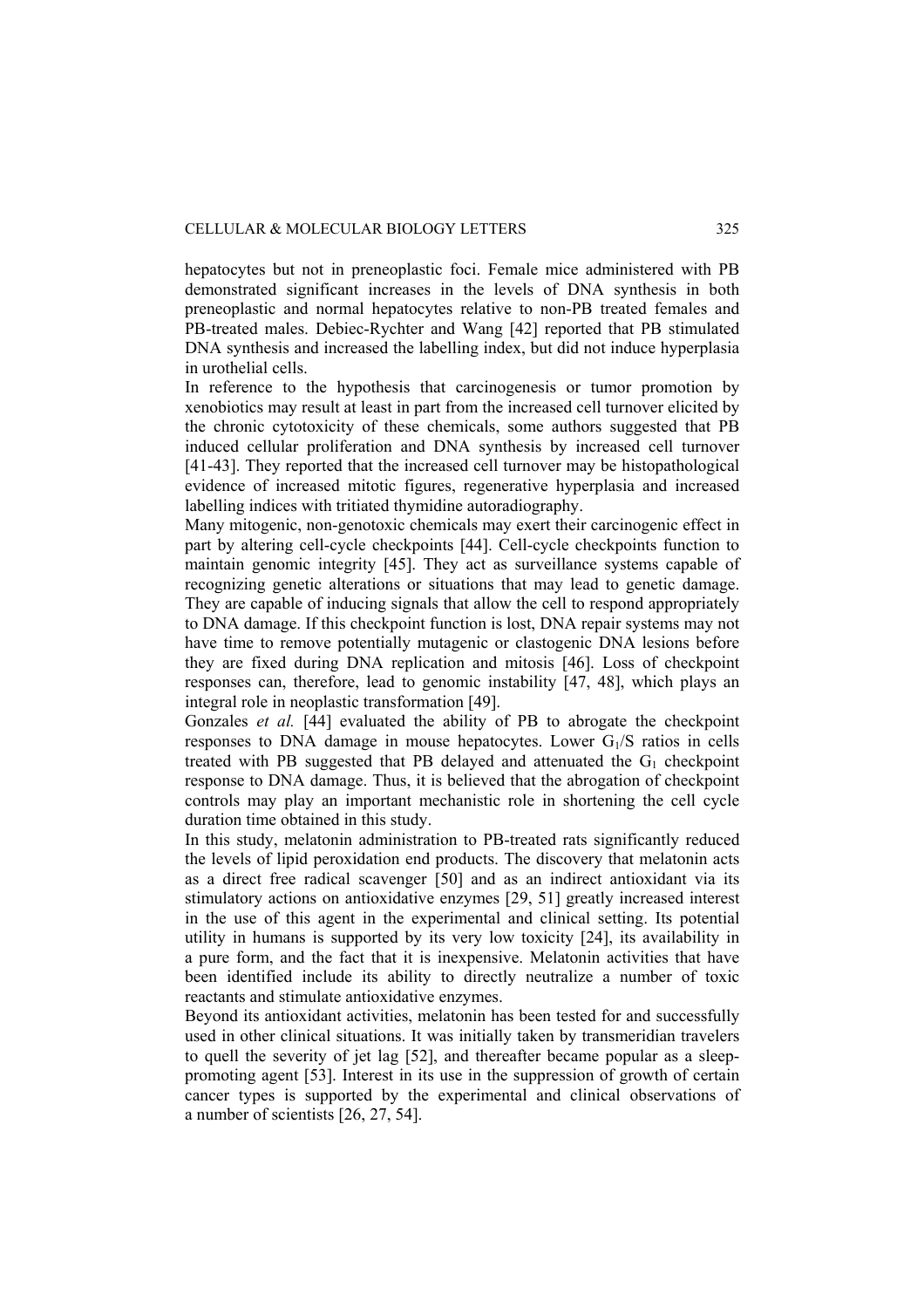In this study, melatonin administration to PB-treated animals significantly inhibited the proliferative activity and the kinetics of the DNA synthesis of the hepatocytes. Also, melatonin increased the duration of the cell cycle compared to PB-treated animals. Melatonin exerted a direct antiproliferative effect on MCF-7 human breast cancer cells *in vitro* [55] and on hepatocytes [27]. Persengiev and Kyurkchiev [56] reported that melatonin has a powerful inhibitory effect on lymphoid cell proliferation.

Melatonin increases the population doubling time in cultures with a high proliferative rate, but does not modify the doubling time length of slowly proliferating cells, which is already slow [58]. In addition, it has long been known that proliferation and differentiation appear to have a reciprocal relationship [57]. A study by Crespo *et al.* [58] demonstrated that melatonin allows human breast cancer cells to achieve a greater differentiation, suggesting that this indoleamine delays the entry of MCF-7 cells into mitosis.

The results for cell cycle duration in this study concur with those of Jayat and Ratinaud [59], who reported that the duration of the S and  $G_2$  phases are characteristic for particular cell types and usually do not show much intrapopulation variation. However, the duration of  $G_1$  is extremely variable. Therefore, our results suggest that melatonin acts specifically in the cell cycle at  $G_0/G_1$ , increasing the length of this part of the cell cycle and, as a consequence, augmenting the fraction of cells in this phase of the cell cycle and delaying the entrance of cells into the S-phase. Cos *et al.* [60] suggested that melatonin could target the cell nucleus to control the cell proliferation by modulating cell cycle kinetics. Thus, it is known that melatonin delays the progression of the MCF-7 cells from  $G_0/G_1$  to the DNA synthesis phase of the cell cycle.

In conclusion, the PB-mediated generation of reactive oxygen substances and induction of oxidative stress may be responsible for lipid peroxidation, cellular proliferation, DNA synthesis and cell cycle time shortening. At the same time, the results support the hypothesis that melatonin antioxidative ability and the inhibitory effect of cellular proliferation could be mediated at the nuclear level through regulatory effects on DNA synthesis and cell cycle kinetics.

# **REFERENCES**

- 1. Peraino, C., Fry, R.J.M. and Staffeldt, E. Enhancement of spontaneous hepatic tumorigenesis in C3H mice by dietary Phenobarbital. **J. Natl. Cancer Inst.** 51 (1973) 1349-1350.
- 2. Clemmesen, J. and Hjalgrim-Jensen, S. Is Phenobarbital carcinogenic? A follow-up of 8078 epileptics. **Ecotoxicol. Environ. Safety** 1 (1978) 457-470.
- 3. Jirtle, R.L., Meyer, S.A. and Brockenbrough, J.S. Liver tumor promoter Phenobarbital: a biphasic modulator or hepatocyte proliferation. **Prog. Clin. Biol. Res.** 369 (1991) 209-216.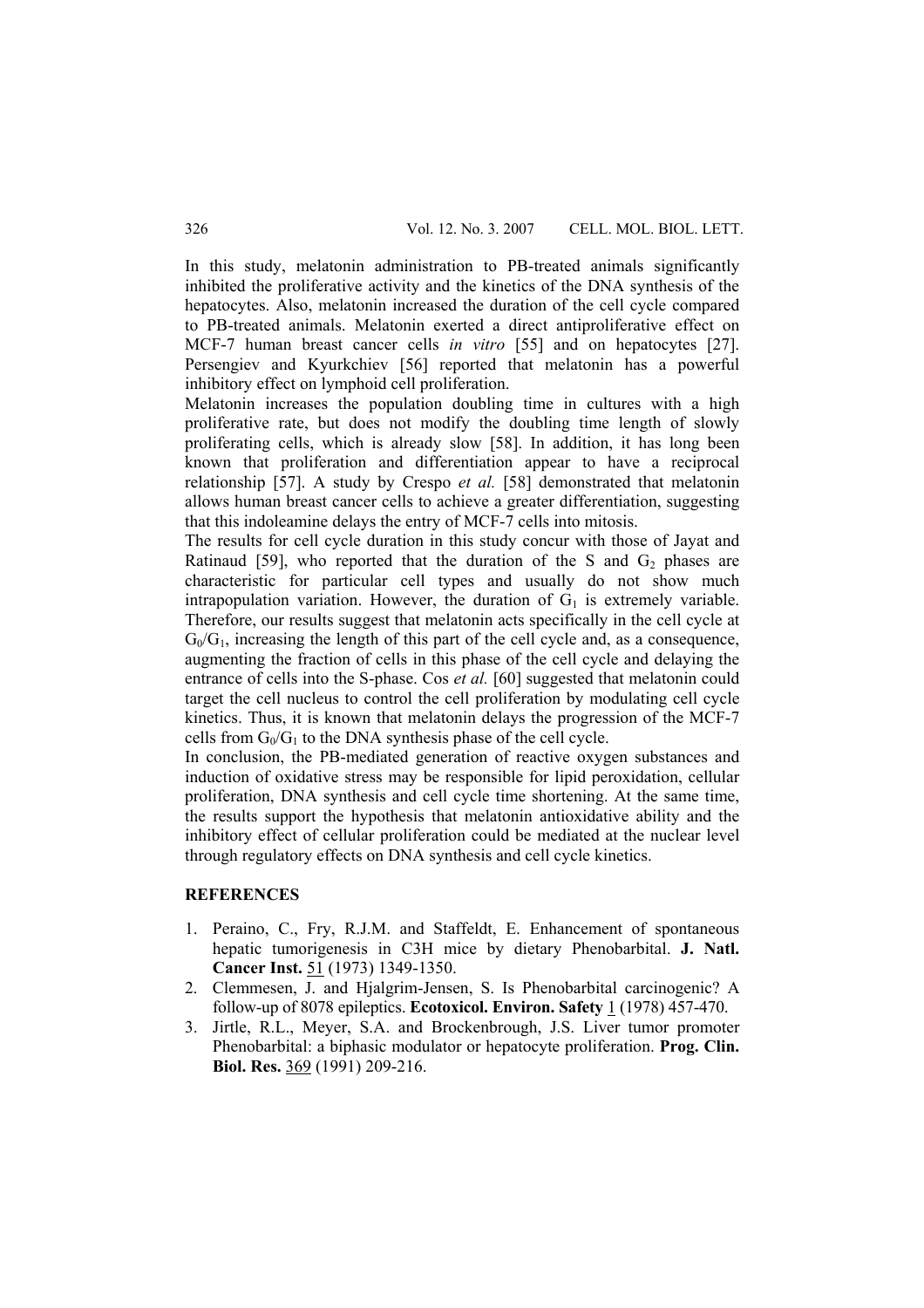- 4. Tsai, W.H. and DeAngelo, A.B. Responsiveness hepatocytes from dichloroacetic acid or phenobarbital treated mice to growth factors in primary cultures. **Cancer Lett.** 99 (1996) 177-183.
- 5. Jones, H.B., Clarke, N.A. and Barras, N.C. Phenobarbital-induced hepatocellular proliferation: anti-bromodeoxyuridine and anti-proliferating cell nuclear antigen immunocytochemistry. **J. Histochem. Cytochem.** 41 (1993) 21- 27.
- 6. Peraino, C., Fry, R.J.M., Staffeldt, E. and Christopher, J.P. Comparative enhancing effects of Phenobarbital, amobarbital, diphenylhydantoin and dichlorodiphenyl-trichloroethane on 2-acetylaminofluorene induced hepatic tumourigenesis in rat. **Cancer Res.** 35 (1975) 2884-2890.
- 7. Shelby, M.D. and Zieger, E. Activity of human carcinogens in the salmonella and rodent bone-marrow cytogenetics tests. **Mutat. Res.** 234 (1990) 257-261.
- 8. Butterworth, B.E., Popp, J.A., Conolly, R.B. and Goldsworthy, T.L. Chemically induced cell proliferation in carcinogenesis. in: **Mechanisms of Carcinogenesis in Risk Identification. Scientific Publications** (Vainio, H., Magee, P.N., McGregor, D.B.and McMichael, A.J. Eds.), Lyon, France, 1992, 279-305.
- 9. Schulte-Hermann, R., Bursch, W., Grasl-Kraupp, B., Torok, L., Ellinger, A. and Mullauer, L. Role of active cell death (apoptosis) in multi-stage carcinogenesis. **Toxicol. Lett**. 82/83 (1995) 143-148.
- 10. Butterworth, B.E., Conolly, R.B. and Morgan, K.T. A strategy for establishing mode of action of chemical carcinogens as a guide for approaches to risk assessments. **Cancer Lett.** 93 (1995) 129-146.
- 11. Melnick, R. and Huff, J. Liver carcinogenesis is not a predicted outcome of chemically induced hepatocyte proliferation. **Toxicol. Indust. Health** 9 (1993) 415-438.
- 12. Columbano, A., Ledda-Columbano, G., Coni, P., Pichiri-Coni, G., Curto, M. and Pani, P. Chemically induced cell proliferation and carcinogenesis: Differential effect of compensatory cell proliferation and mitogen-induced direct hyperplasia on hepatocarcinogenesis in the rat. in: **Chemically Induced Cell Proliferation: Implications for Risk Assessment** (Butterworth, B., Slaga, T., Farland, W. and McClain, M. Eds.), Wiley-Liss, New York. 1991, 217-225.
- 13. Bursch, W., Fesus, L. and Schulte-Hermann, R. Apoptosis ('Programmed' cell death) and its relevance in liver injury and carcinogenesis. in: **Tissue-Specific Toxicity Biochemical Mechanisms** (Dekant, W. and Neumann, H. Eds.), Academic Press, London. 1992, 95-115.
- 14. Goldsworthy, T., Fransson-Steen, R. and Maronpot, R. Importance of and approaches to quantification of hepatocyte apoptosis. **Toxicol. Pathol.** 24 (1996) 24-35.
- 15. Stark, A.A., Russell, J.J., Langenbach, R., Pagano, D.A., Zeiger, E. and Huberman, E. Localization of oxidative damage by a glutathione-γ-glutamyl transpeptidase system in neoplastic lesions in sections of livers from carcinogen-treated rats. **Carcinogenesis** 15 (1994) 343-348.
- 16. Imaoka, S., Osada, M., Minamiyama, Y., Yukimura, T., Toyokuni, S., Takemura, S., Hiroi, T. and Funae, Y. Role of Phenobarbital-induced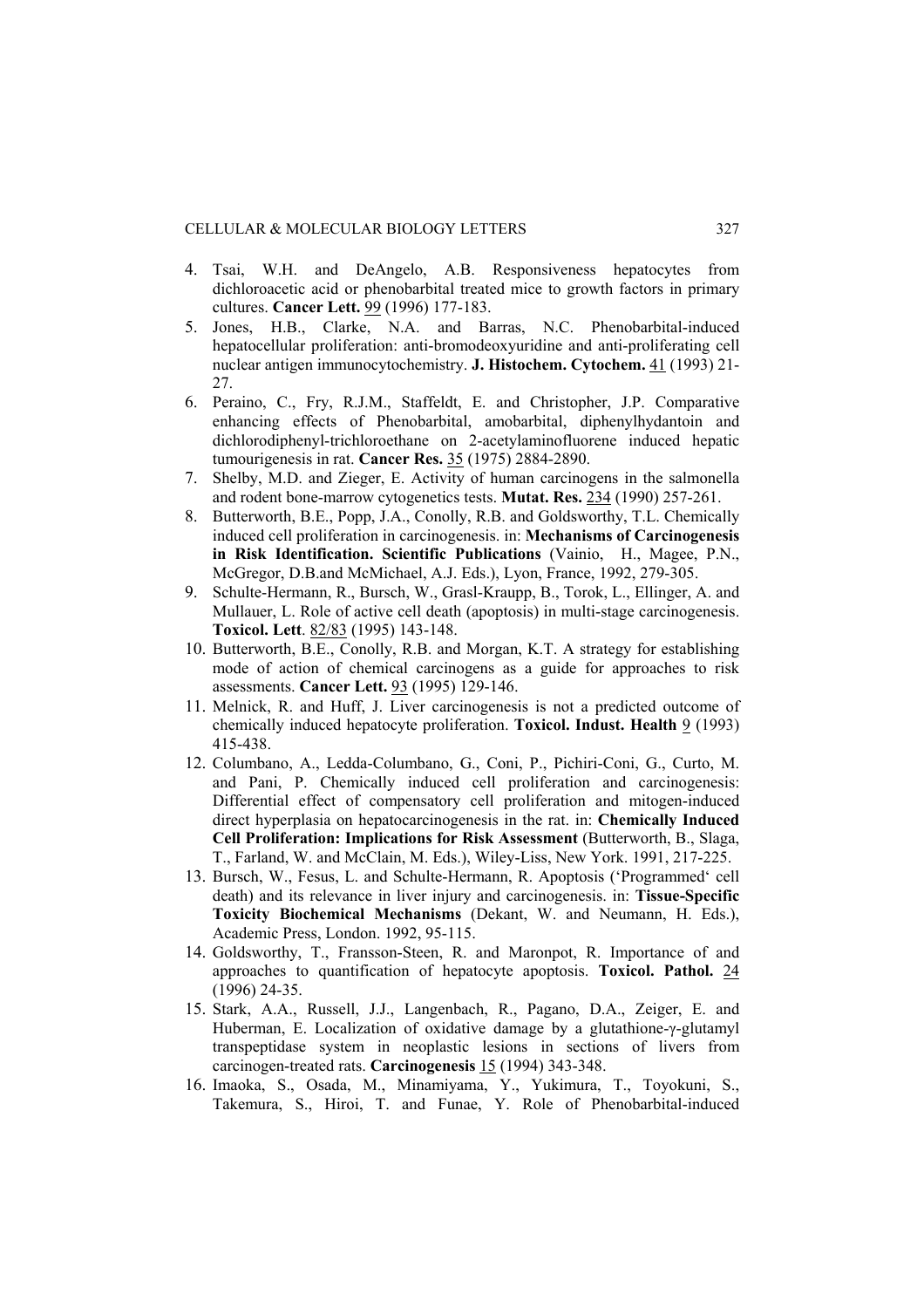cytochrome P450s as a source of active oxygen species in DNA-oxidation. **Cancer Lett.** 203 (2004) 117-125.

- 17. Diez-Fernandez, C., Sanz, N., Alvarez, A.M., Wolf, A. and Cascales, M. The effect of non-genotoxic carcinogens, phenobarbital and clofibrate, on the relationship between reactive oxygen species, antioxidant enzyme expression and apoptosis. **Carcinogenesis** 19 (1998) 1715-1722.
- 18. Venditti, R., Daniele, C.M., Deleo, T. and DiMeo, S. Effect of phenobarbital treatment on characteristics determining susceptibility to oxidants of homogenates, mitochondria and microsomes from rat liver. **Cell Physiol. Biochem.** 8 (1998) 328-338.
- 19. Aniya, Y., Shimoji, M. and Naito, A. Increase in liver microsomal glutathione-S-transferase activity by phenobarbital treatment of rats: possible involvement of oxidative activation via cytochrome P450. **Biochem. Pharmacol.** 46 (1993) 1741-1747.
- 20. Saintot, M., Astre, C., Pujol, H. and Gerber, M. Tumor progerssion and oxidant antioxidant status. **Carcinogenesis** 17 (1996) 1267-1271.
- 21. Wolfle, D. and, Marquardt, H. Antioxidants inhibit the enhancement of malignant cell transformation induced by 2,3,7,8-tetrachlorodibenzo-p-dioxin, **Carcinogenesis** 17 (1996) 1273-1278.
- 22. Whisler, R.L., Goyette, M.A., Grants, J.S. and Newhouse, Y.G. Sublethal levels of oxidant stress stimulate multiple serine/threonine kinases and suppress protein phosphatases in jurkat T cells. **Arch. Biochem. Biophys.** 319 (1995) 23-25.
- 23. Kass, G.E.N.,. Free radical induced changes in cell signal transduction. in: Free radical Toxicology (Wallace, K.B. Ed.), Taylor and Francis, Washington, DC, 1997, 349-374.
- 24. Reiter, R.J. Oxidative damage in the central nervous system: Protection by melatonin. **Prog. Neurobiol.** 56 (1998) 359-384.
- 25. Reiter, R.J. Melatonin: Lowering the high price of free radicals. **News Physiol. Sci.** 15 (2000) 246-250.
- 26. El-Sokkary, G.H. Melatonin protects against oxidative stress induced by the kidney arcinogen KBrO3. **Neuroendocrinol. Lett.** 21 (2000) 461-468.
- 27. El-Sokkary, G.H. Inhibition of 2-nitropropane-induced cellular proliferation, DNA synthesis and histopathological changes by melatonin. **Neuroendocrinol. Lett.** 23 (2002) 335-340.
- 28. El-Sokkary, G.H.; Reiter, R.J. and Abdel Ghaffar, S.Kh. Melatonin supplementation restores cellular proliferation and DNA synthesis in the splenic and thymic lymphocytes of old rats. **Neuroendocrinol. Lett.** 24 (2003) 215-223.
- 29. El-Sokkary, G.H., Abdel-Rahman, G.H. and Kamel, E.S. Melatonin protects against lead-induced hepatic and renal toxicity in male rats. **Toxicology** 213 (2005) 25-33.
- 30. Abd-Elghaffar, S.Kh, El-Sokkary, G.H. and Sharkawy, A.A. Aluminiuminduced neurotoxicity and oxidative damage in rabbits: Protective effect of melatonin. **Neuroendocinol. Lett.** 26 (2005) 609-616.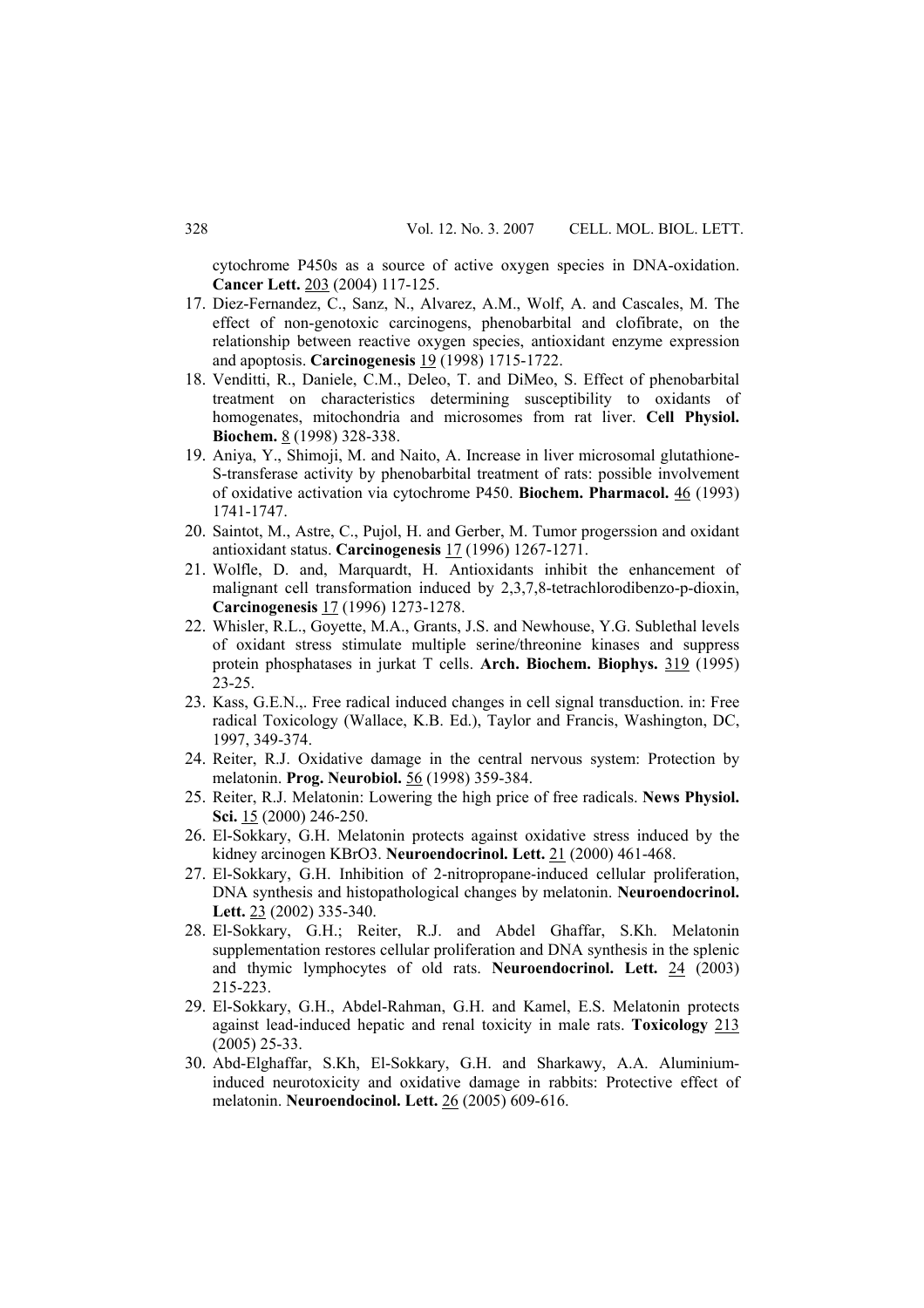- 31. Martinez-Cruz, F., Osuna, C. and Guerrero, J.M. Mitochondrial damage induced by fetal hyperphenylalaniemia in the rat brain and liver: Its prevention by melatonin, vitamin E and vitamin C. **Neurosci. Lett.** 392 (2006) 1-4.
- 32. Hamatani, K., Kawahara, A. and Amano, M. Quantitative study of deoxycytidine incorporation in large and small lymphocytes of the mouse. **Cell Tissue Kinet.** 16 (1983) 557-570.
- 33. Sadava, D.E. Cell cycle. in: **Cell Biology, Organelle Structure and Function**. Jones and Bartlett Publishers, 1993, 442-496.
- 34. Jirtle, R.L. and Meyer, S.A. Liver tumor promotion: effect of phenobarbital on EGF and protein kinase C signal transduction and TGFβ1 expression. **Dig. Dis. Sci.** 36 (1991) 659-668.
- 35. Guppy, M.J., Wilton, J.C., Sharma, R. and Chipman, J.K. Modulation of phenobarbitone induced loss of gap junctional intercellular communication in hepatocyte couplets. **Carcinogenesis** 15 (1994) 1917-1921.
- 36. Bock, K.W., Lipp, H.P. and Bock-Hennig, B.S. Induction of drug-metabolizing enzymes by xenobiotics. **Xenobiotica** 20 (1990) 1101-1111.
- 37. Murkofsky, R.L., Glover, S.E., Miller, R.T., Popp, J.A. and Cattley, R.C. Effect of regeneration and hyperplasia on levels of DNA base oxidation in rat liver. **Cancer Lett.** 70 (1993) 51-56.
- 38. Kinoshita, A., Wanibuchi, H., Imaoka, S., Ogawa, M., Masuda, C., Morimura, K., Funae, Y. and Fukushima, S. Formation of 8-hydroxydeoxyguanosine and cell-cycle arrest in the rat liver via generation of oxidative stress by phenobarbital: association with expression profiles of p21 WAF1/Cip1, cyclin D1 and Ogg1. **Carcinogenesis** 23 (2002) 341-349.
- 39. Kaufmann, W.K., Ririe, D.G. and Kaufman, D.G. Phenobarbital-dependent proliferation of putative initiated rat hepatocytes. **Carcinigenesis** 9 (1988) 779- 782.
- 40. Arora, V.K., Bhatia, A. and Sood, S.K. Synergistic promoter effect of diethylstilbesterol & phenobarbitone in diethylnitrosamine induced hepatic neoplasia in rats. **Indian J. Med. Res.** 90 (1989) 9-16.
- 41. Weghorst, C.M. and Klaunig, J.E. Phenobarbital promotion in diethylnitrosamine-initiated infant B6C3F1 mice. Influence of gender. **Carcinogenesis** 10 (1989) 609-612.
- 42. Debiec-Rychter, M. and Wang, C.Y. Induction of urinary bladder of the F344 rat. **Toxicol. Appl. Pharmacol.** 105 (1990) 345-349.
- 43. Morsi, G.A. Autoradiographic studies on the effect of sodium phenobarbital on the kinetics of DNA synthesis in the hepatocytes of male albino rat. **Egypt. J. Histol.** 14 (1991) 511-523.
- 44. Gonzales, J.A., Christensen, J.G., Preston, R.J., Goldsworthy, T.L., Tlsty, T.D. and Fox, T.R. Attenuation of G1 checkpoint function by the non-genotoxic carcinogen Phenobarbital. **Carcinogenesis** 19 (1998) 1173-1183.
- 45. Hartwell, L.H. and Weinhert, T.A. Checkpoints: Controls that ensure the order of cell cycle events. **Science** 246 (1989) 629-633.